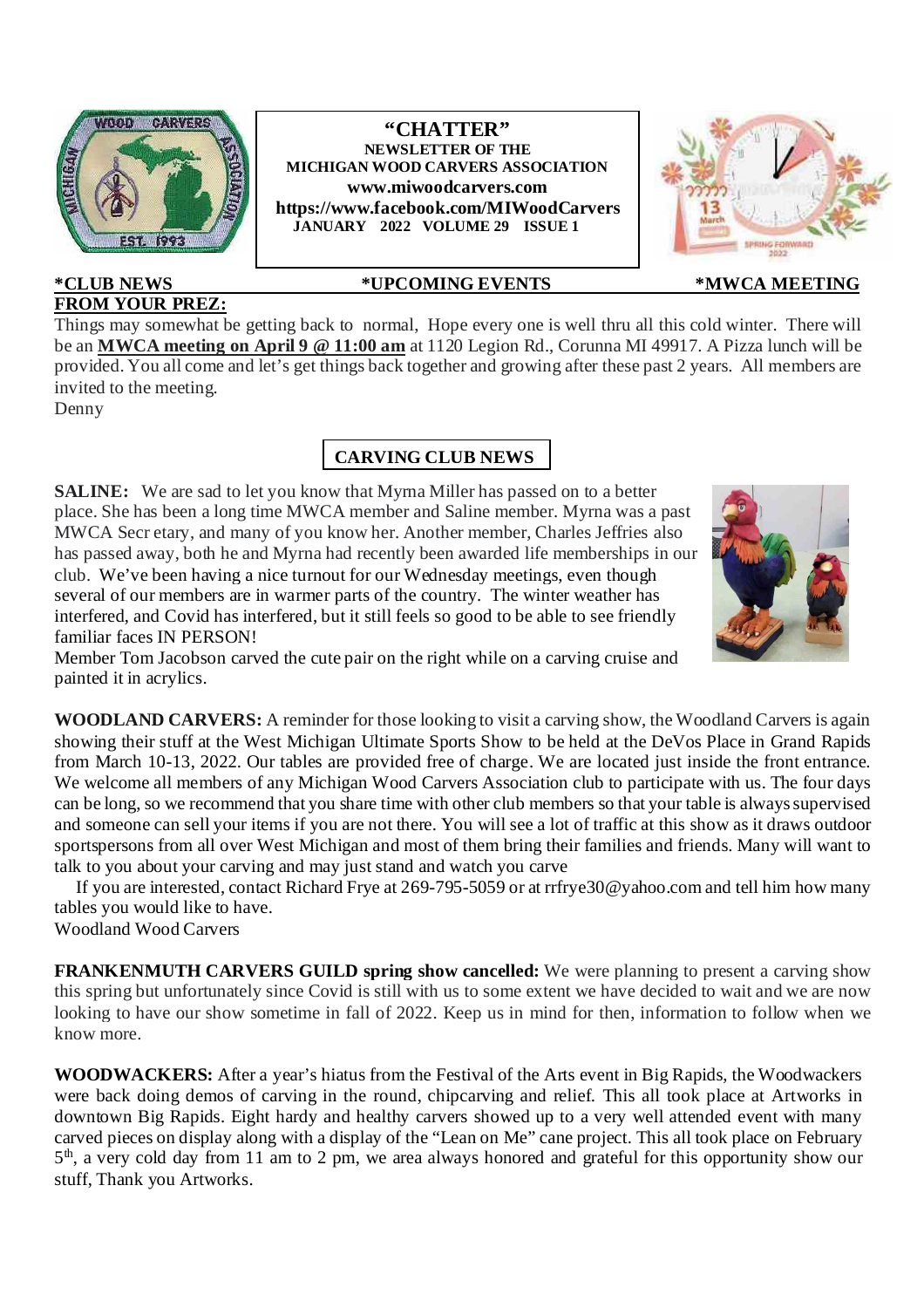**TRI-CITY CARVERS:** We are still planning to have our August show this year but are trying to find suitable venue, will keep you informed of the date and place as things progress.

Starting March 22-23 for carving, March 30-April 1 for painting. Mike Ford will be presenting a 5-day carving class for our members and we will be carving a Woodcock, If we have openings after the March 1st meeting, we will fill them with carvers from other clubs desiring to take the class. To sign up call Mike Basner at 989-598-0101



**MERTO CARVERS:** We finally did have our show the end of October 2021 after several Covid changes. The 2021 Metro Show was well received by the carving community. As usual, the carving competition featured high quality entries.

#### **Competition Winners**

There were 22 carvers that submitted 78 carvings for judging. The three judges were Floyd Rhadigan, Chet Schneider, and Bob Schroder. The first, second and third best of show awards were selected from the 33 first place category winners. The best of show was a wood duck pair by Bill Ebinger, 2nd best of show was a Koy fish by Bob Snyder, and 3rd best of show was a caricature of Lincoln by James Shock. People's choice was won by Don Miller with a Mallard Drake. Second People's choice was James Shock with a carving of the American Flag with Abraham Lincoln depicted on the front and third went to Bob Schroder with a Camelot Castle with a dragon.





## **CHIPS & CHATTER**



**2022 CALENDARS ARE AVAILABLE:** Contact Denny to order them **vetcane2@gmail.com or 989-277-5739**

**PLEASE NOTE IN CALENDAR: The Fruitbelt Carving Show** in November will be held at the Arthur E. Stears American Legion Post 223 in Constantine, MI, **NOT** the Cass County Fairgrounds, I am so sorry it was my mistake, please change it on your calendars.

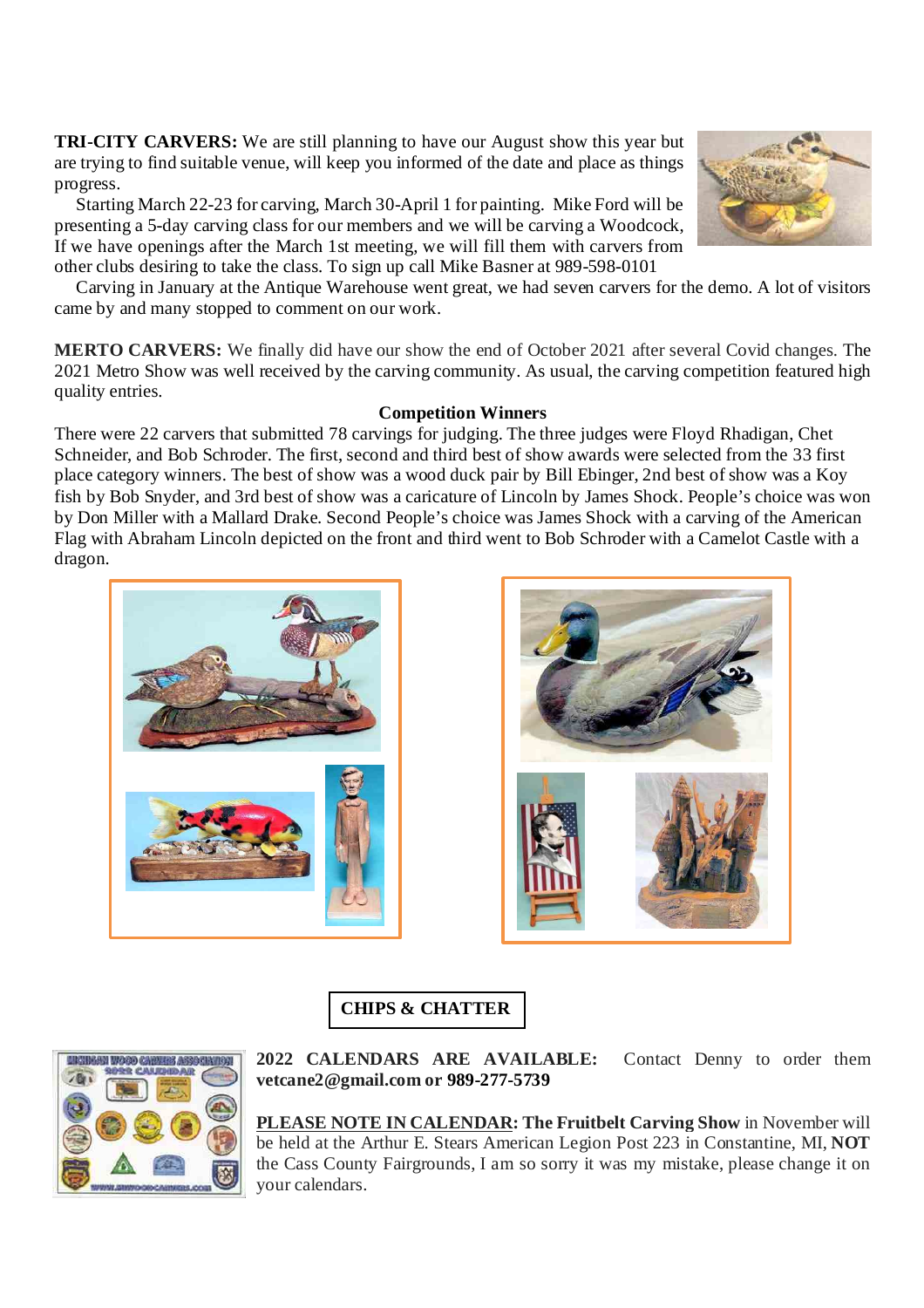#### **WEEKLEY CARVING CLASSES BY ZOOM**:

Again, here continuing opportunity to improve your carving skills or learn something new. Website: **www.masterenglish.biz/bountyofwood**

Mar 24-Apr 14: Carve a caricature colt with Gerry Burchard and daughter Michelle. Check out the website above for more information or to sign up or call Gerry at 248-941-1843.



#### **CIRCUS PARADE:**



Patrick Wentzel is a circus model builder and collector and was honored to have their circus as the featured exhibit at 2014 The Artistry in Wood Show, Dayton, Ohio. Built to  $1/12^{th}$  scale.

Pat and his wife Brenda have



collected and restored the circus over the past 30+ years. Most of the animals, figures and wagons were carved and built in the late 1940's thru the early

1960's. Almost everything is hand carved or hand built. There are four or five different carvers represented in this display including Patrick. The band wagons are based on actual wagons. Charles Deck who passed away in 1969 carved most of the horses which were created in the 1950's.



Pat's main interest has been amassing the various elements of a vintage early 1900's circus street parade. This representation of a miniature circus parade was assembled from many different sources and collections. At Dayton, they exhibited approximately 50 feet of circus parade. Once they have restored other carvings and wagons in the collection,



they should be able to exhibit a parade well in excess of 160 feet. As points of reference, a standing human figure is approximately 6 inches in height.

They also have a small display of various scales of miniature circus on permanent display and loan in a children's museum in Marietta, Ohio.

I asked Pat if he was familiar with the Children's Museum carousel in Saginaw and he said yes he did as he is the National Carousel Association Census Chairman in addition being the NCA President and maintains a database of North American carousels for them. **www.carousels.org/psp/SaginawMI** Carousel census page: **www.carousels.org/NCAcensus.html**

Pat is also the Secretary-Treasurer of the Carousel Modelers and Miniatures Association. Want to know more about Pat check his website **www.patrickwentzel.com/Patrick** He also has carousel animal blanks for purchase.

**MWCA is now collecting membership dues for April 1, 2022 through March 31, 2023. Your club renewal information was sent out the first part of February and dues will be due by April 1, 2022. Information is usually sent to whoever paid before. Dues are still \$2.00 per member.**